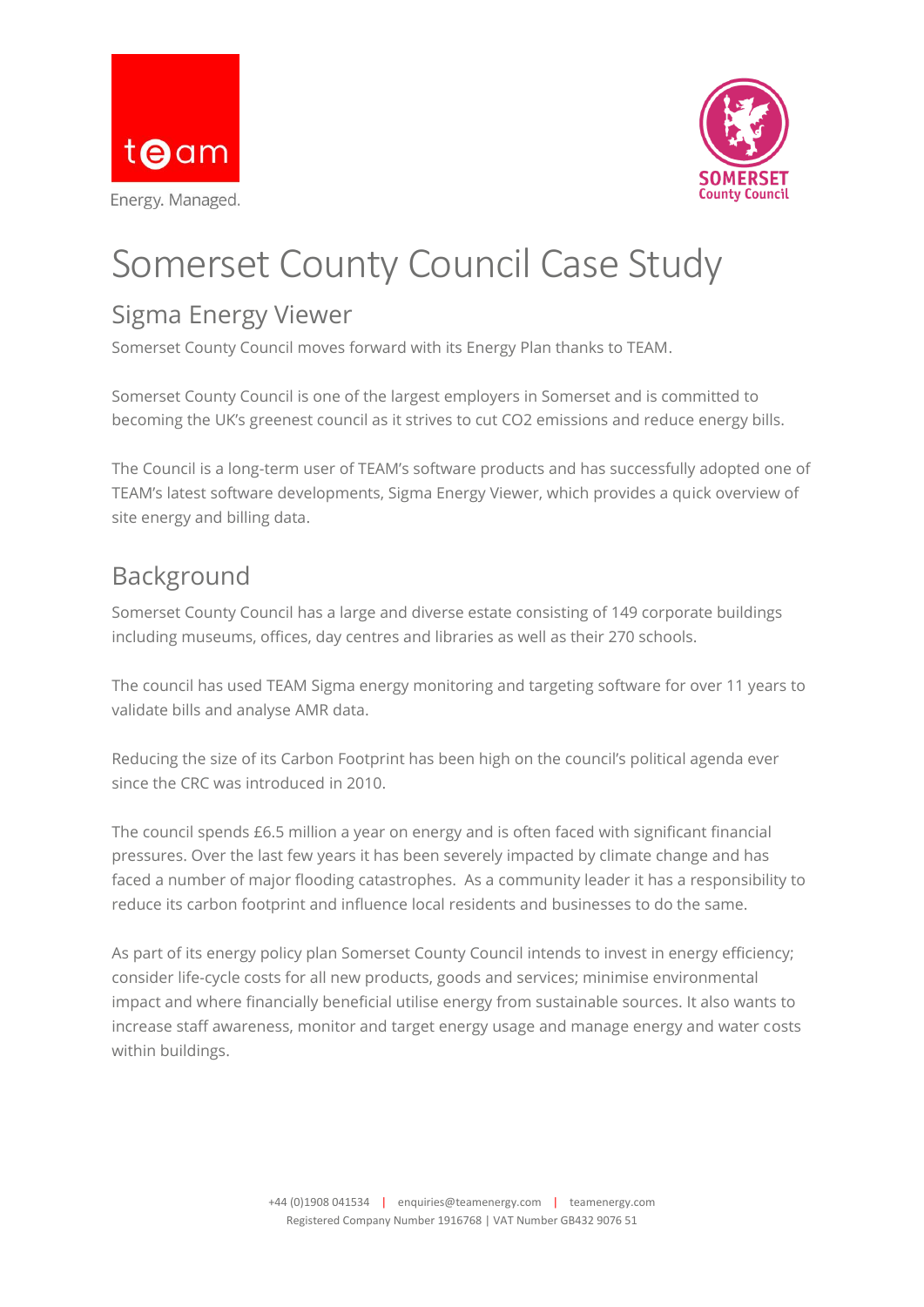# Sigma Energy Viewer

Whilst at Somerset County Council the energy management team is responsible for contract management, bill validation at high level, developing policies and looking at building energy efficiency improvements, they make their premises managers responsible for managing cost and consumption on-site.

This includes recording and submitting meter reads where AMR is not present and re-enforcing and implementing good energy management practice with building users. Site managers also liaise with the Energy management team to report issues with billing and any factors that impact on the building's energy performance.

Abigail Lamberti, the council's Energy Manager, wanted a tool that would allow site managers to see at a glance how much energy they use, make comparisons and set targets – the Sigma Energy Viewer has helped provide just that!

Sigma Energy Viewer is an easy-to-use browser-based software system which provides a quick overview of site and energy billing data. The software allows large multi-site organisations to share energy data with site contacts and enable them to enter meter readings, view bills and analyse data.

Abigail Lamberti explains, "With an energy management team of three we can't physically go out to each site and manage the operational day-to-day use of energy. So, we needed a tool to help us delegate the energy responsibility to site level."

## **Benefits**

Using the Sigma Energy Viewer has helped the council to manage its energy costs and consumption and by reducing its energy waste it continues to make savings and reduce its bottom line spend.

Abigail Lamberti comments, "The Energy Viewer provides a key tool to help us deliver our energy policy objectives. We have given logins to premises managers so they can see the energy data for their site, including gas, electricity and water bills as well as AMR data all in one place. We have had very positive feedback from sites, and it has helped enhance the success of our existing energy awareness campaign."

"TEAM have helped me in my role as Energy Manager and if I have any questions or need help with analysis they are at the other end of the phone. If you have a big estate to manage an energy management tool like TEAM Sigma is brilliant. We wouldn't be able to manage our large estate without it." adds Abigail Lamberti.